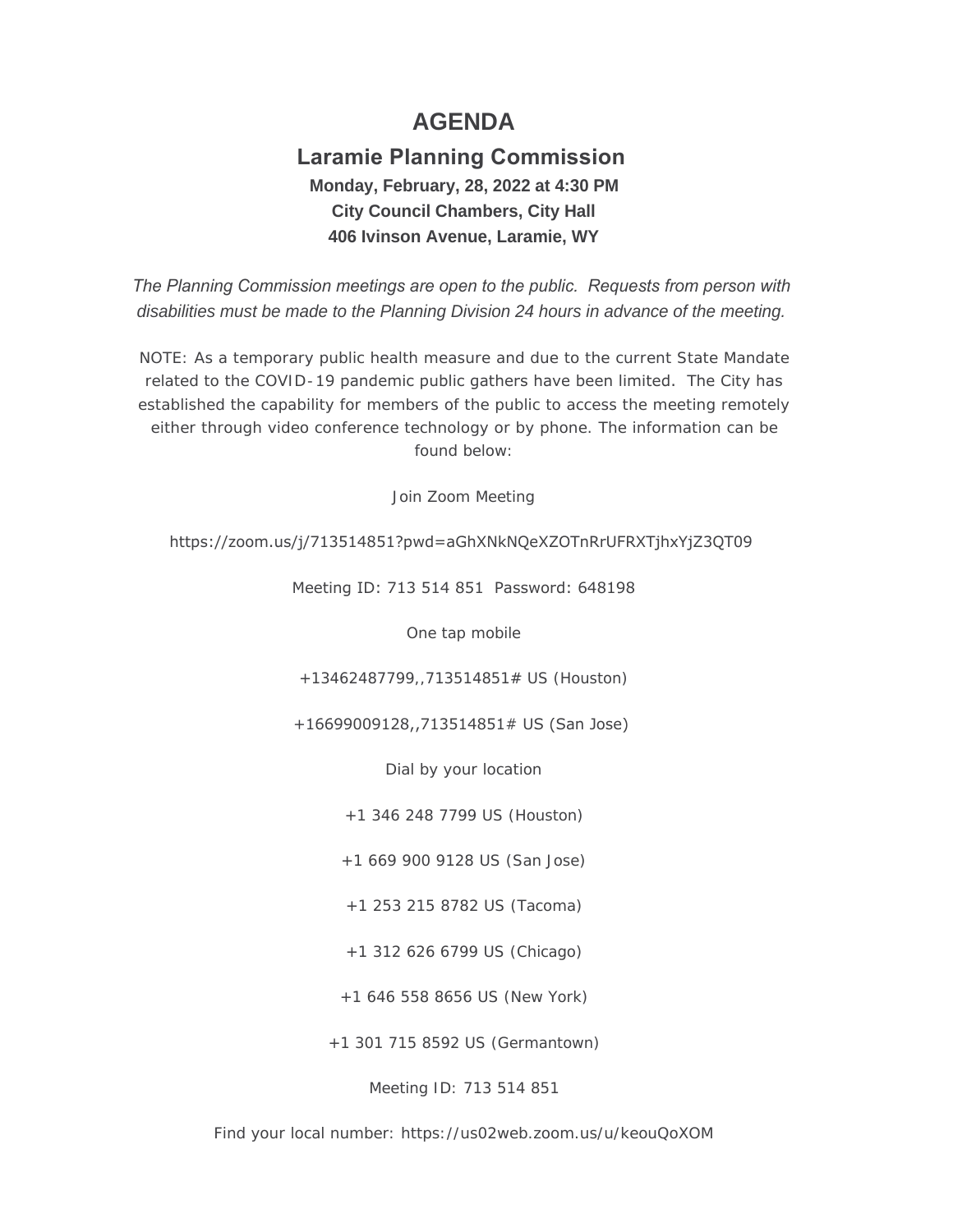- **Call To Order/Roll Call 1.**
- **Approval Of Agenda And Minutes 2.**
- **Changes And Approval Of Agenda 2.A.**
- **Planning Commission Meeting Minutes 2.B.**
	- **LPC Minutes 02.14.2022 2.B.i.**

Documents:

#### [LPC Minutes 2-14-22.Pdf](https://cityoflaramie.org/AgendaCenter/ViewFile/Item/11910?fileID=16160)

- **Citizen Comments - Non-Agenda Related Topics – No Action Can Be Taken 3.**
- **Planning Commission And Staff Reports And Comments 4.**
- **Disclosures – Ex-Parte Communications; Potential Conflicts Of Interest 5.**
- **Current Planning Projects 6.**
- **Old Business: 6.A.**
- **New Business: 6.B.**
	- **FP-21-05 Coughlin-Pole Mountain 3rd Addition, 12th Filing 6.B.i.** FILE: FP-21-05 Coughlin-Pole Mountain 3rd Addition, 12th Filing

REQUEST: A final plat creating 15 lots in an area approximately 4.7 acres in size

LOCATION: Generally located on Green Top St, North of Plains St.

APPLICANT(S)/AGENT: Rawstone Development, Inc (Warren Greaser)

OWNER: Gemstone Holdings LLC

PURPOSE: To final plat property for construction of future single-family homes

CURRENT ZONING: R1 (Single-Family Residential) District

PREPARED BY: Philipp Gabathuler, AICP, Principal Planner

Documents:

[FP-21-05 Staff Report PC.pdf](https://cityoflaramie.org/AgendaCenter/ViewFile/Item/11909?fileID=16134)

**TA-22-01 Home Based Day Care Amendments 6.B.ii.** FILE: TA-22-01 Home Based Day Care Amendments